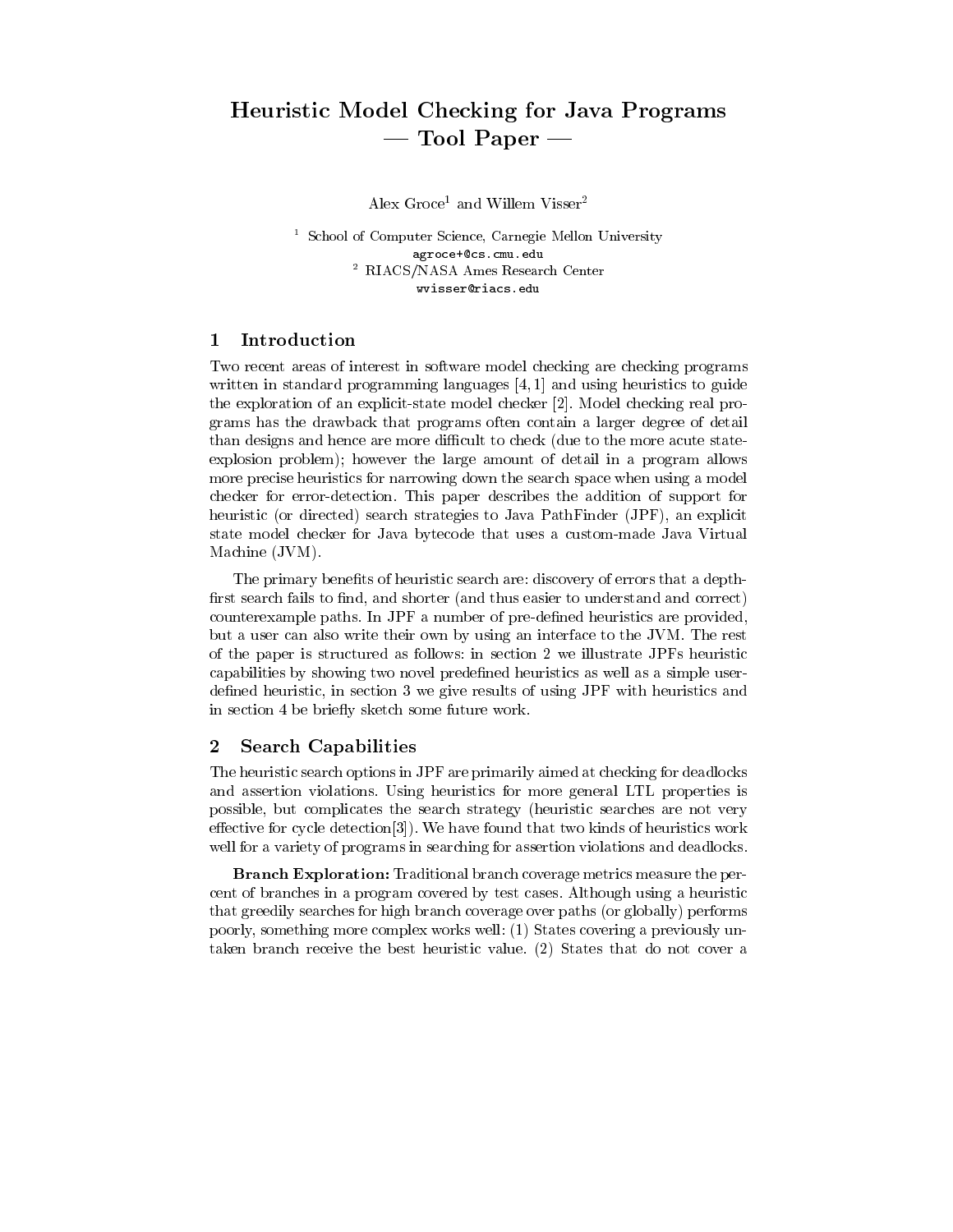branch receive the next best heuristic value. (3) States that cover a branch already taken are ranked according to how many times that branch has been taken.

Thread Interleaving: Another useful heuristic is to maximize the interleaving of threads along each path in order to find deadlocks or race conditions that cause null pointer exceptions or assertion violations. Many JVMs and JIT compilers only switch between threads at explicit yields inserted in the code or after multiple bytecodes have been executed (for obvious efficiency reasons). This scheduling can leave errors based on subtle interleavings undetected until the code is used in a different setting. By context switching as much as possible, the interleaving heuristic uncovers some of these subtle errors.

What makes these two heuristics particularly interesting is that they focus on the structure of the program being analyzed: the interleaving heuristic will only work well if a program is concurrent whereas the branch-exploration heuristic is best suited to programs where nondeterministic actions are explored (nondeterminism is most often encoded in a branching control structure, such as an if or case statement). These observations are supported by the results shown in the next section. JPF also includes other heuristics: maximizing the number of blocked threads out of running threads (for deadlock detection), randomized exploration, counting executions of every bytecode rather than branches, and summing or making counts persistent. Other options include using the sum of two heuristics, immting the size of the search queue- (sacrificing completeness for focused exploration), and using an  $A^*$  search rather than the default best-first search. Users may also change the code in the file UserHeuristic.java to create their own heuristics. Consider a program with a class Main with a static field buffer, itself an object of a class with integer fields current and capacity. Following is the code for a heuristic returning either (capacity  $-$  current) or a default value (defined in the UserHeuristic class) if the Main.buffer field hasn't been initialized:

```
public int heuristicValue()blic int heuristicValue() {<br>Reference m = getSystemState().getClass("Main");
if (m := null) \{Reference b = m.getObjectField("buffer");if (b != null) {
    int current = b.getIntField("current");int capacity = b.getIntField("capacity");if (current > capacity)return 0;return (capacity-current);\mathcal{V}return defaultValue;\}
```
Note that lower heuristic values are better, with zero (0) being the top priority, and negative values indicating that a state should not be queued for exploration (for trimming the state space when a runtime computation can show that

<sup>1</sup> Heuristic search in JPF is implemented by generating all successor states from the current state and then adding them to a priority queue depending on the heuristic(s) being used.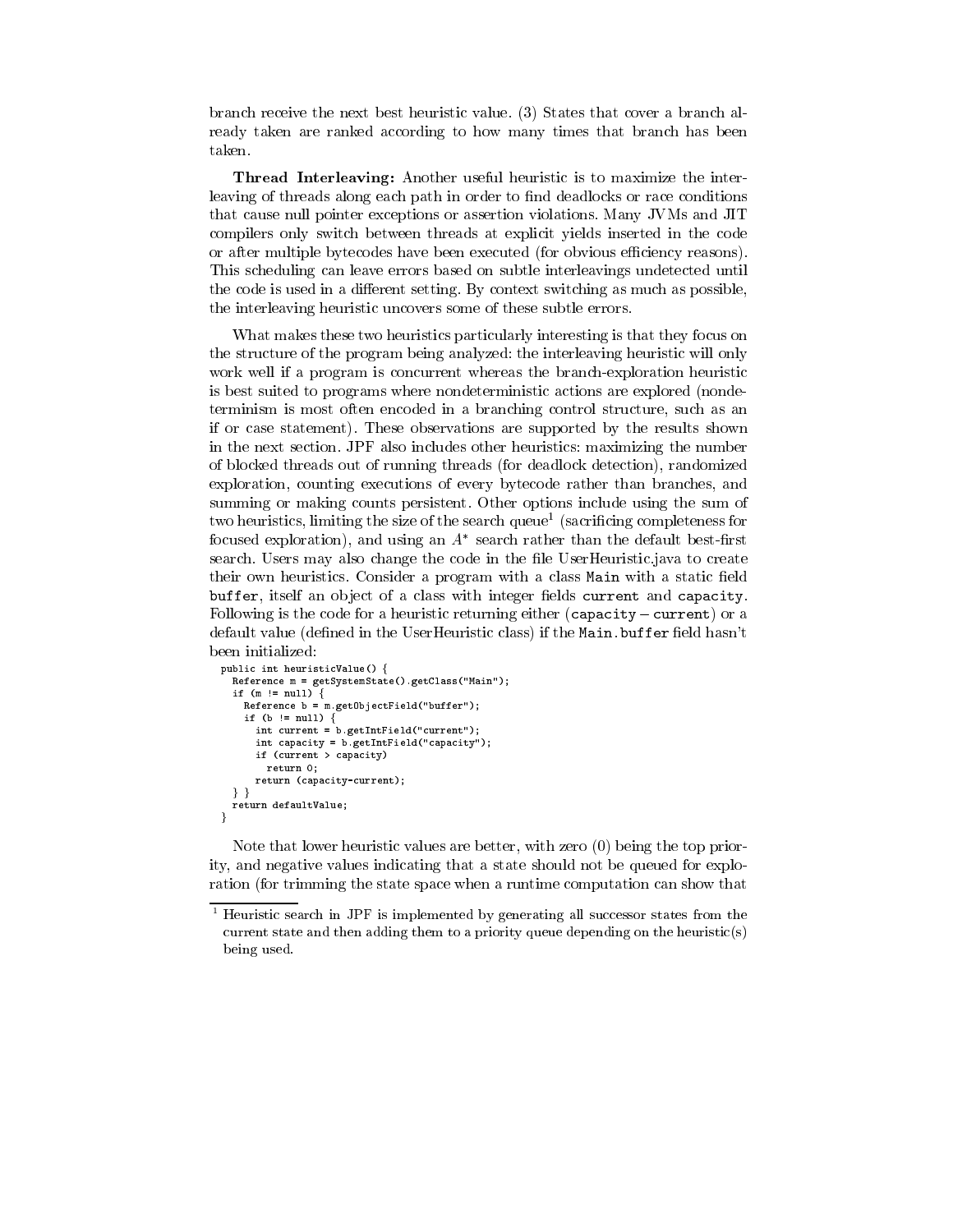no successors of a state can give rise to a counterexample). Options allow states with the same heuristic value to be explored in the order they were generated (for BFS-like behavior when all states have the same value), in the reverse of the order in which they were generated (for DFS-like behavior), or in the order of their hash values. The code above would be useful if errors were suspected to occur when the buffer was at or near its capacity.

| DEOS                 |       |                |                                              |       |        |  |  |  |  |  |
|----------------------|-------|----------------|----------------------------------------------|-------|--------|--|--|--|--|--|
| Search/Heuristic     |       |                | Time Memory States Explored Length Max Depth |       |        |  |  |  |  |  |
| branch               | 60    | 91             | 2,701                                        | 136   | 139    |  |  |  |  |  |
| $branch(A^*)$        | 59    | 92             | 2,712                                        | 136   | 139    |  |  |  |  |  |
| statement            | 62    | 88             | 2,195                                        | 136   | 137    |  |  |  |  |  |
| statement $(A^*)$    | 63    | 94             | 2,383                                        | 136   | 137    |  |  |  |  |  |
| <b>BFS</b>           | FAILS |                | 18,054                                       |       | 135    |  |  |  |  |  |
| <b>DFS</b>           | FAILS | $\blacksquare$ | 14,678                                       |       | 14,678 |  |  |  |  |  |
| (depth 500)<br>DFS.  | 6.782 | 383            | 392,479                                      | 455   | 500    |  |  |  |  |  |
| (depth 1000)<br>DFS  | 2.222 | 196            | 146,949                                      | 987   | 1,000  |  |  |  |  |  |
| (depth 4000)<br>DFS. | 171   | 270            | 8,481                                        | 3.997 | 4,000  |  |  |  |  |  |

# <sup>3</sup> Experimental Results

|                           |    |                | Dining Philosophers |                                                     |     |         |
|---------------------------|----|----------------|---------------------|-----------------------------------------------------|-----|---------|
| Search/Heuristic          |    |                |                     | Size  Time  Memory States Explored Length Max Depth |     |         |
| branch                    | 8  | FAILS          |                     | 374,991                                             |     | 41      |
| <b>BFS</b>                | 8  | <b>FAILS</b>   |                     | 436,068                                             |     | 13      |
| <b>DFS</b>                | 8  | <b>FAILS</b>   |                     | 398,906                                             |     | 384,286 |
| DFS (depth 100)           | 8  | <b>FAILS</b>   |                     | 1,357,596                                           |     | 100     |
| DFS (depth 500)           | 8  | FAILS          |                     | 1,354,747                                           |     | 500     |
| DFS (depth 1000)          | 8  | <b>FAILS</b>   |                     | 1,345,289                                           |     | 1,000   |
| DFS (depth 4000)          | 8  | <b>FAILS</b>   | ä,                  | 1,348,398                                           |     | 4,000   |
| interleaving              | 8  | <b>FAILS</b>   |                     | 487,942                                             |     | 16      |
| interleaving (queue 5)    | 8  | $\overline{2}$ | $\mathbf{1}$        | 1,719                                               | 66  | 66      |
| interleaving (queue 40)   | 8  | $\overline{5}$ | $\overline{5}$      | 16,569                                              | 66  | 66      |
| interleaving (queue 160)  | 8  | 12             | 27                  | 62,616                                              | 66  | 66      |
| interleaving (queue 1000) | 8  | 60             | 137                 | 354,552                                             | 67  | 67      |
| interleaving (queue 5)    | 16 | $\overline{4}$ | 5                   | 6,703                                               | 129 | 129     |
| interleaving (queue 40)   | 16 | 16             | 45                  | 69,987                                              | 131 | 131     |
| interleaving (queue 160)  | 16 | 60             | 207                 | 290,637                                             | 131 | 132     |
| interleaving (queue 1000) | 16 | <b>FAILS</b>   |                     | 858,818                                             |     | 41      |
| interleaving (queue 5)    | 32 | 11             | 32                  | 25,344                                              | 257 | 257     |
| interleaving (queue 40)   | 32 | <b>FAILS</b>   |                     | 472,022                                             |     | 775     |
| interleaving (queue 160)  | 32 | <b>FAILS</b>   | ۰                   | 494,043                                             |     | 86      |
| interleaving (queue 5)    | 64 | 59             | 206                 | 101,196                                             | 514 | 514     |

The first results<sup>2</sup> are from the DEOS real-time operating system case study [4], where a very subtle error exists that can lead to an assertion violation. Because the error results from a particular choice of action at a particular point in time on the part of threads, the branch coverage based heuristics (and statement cov erage heuristics) find the bug quickly by exercising different options as quickly as possible. The thread interleaving heuristics were not used as the real-time constraints prevent any thread interleaving choices in DEOS. Note how the limited depth DFS searches find much longer counterexamples in each case.

<sup>2</sup> All results obtained on a 1.4 GHz Athlon with JPF limited to 512Mb. Times are in seconds and memory is in megabytes. FAILS indicates failure due to running out of memory.